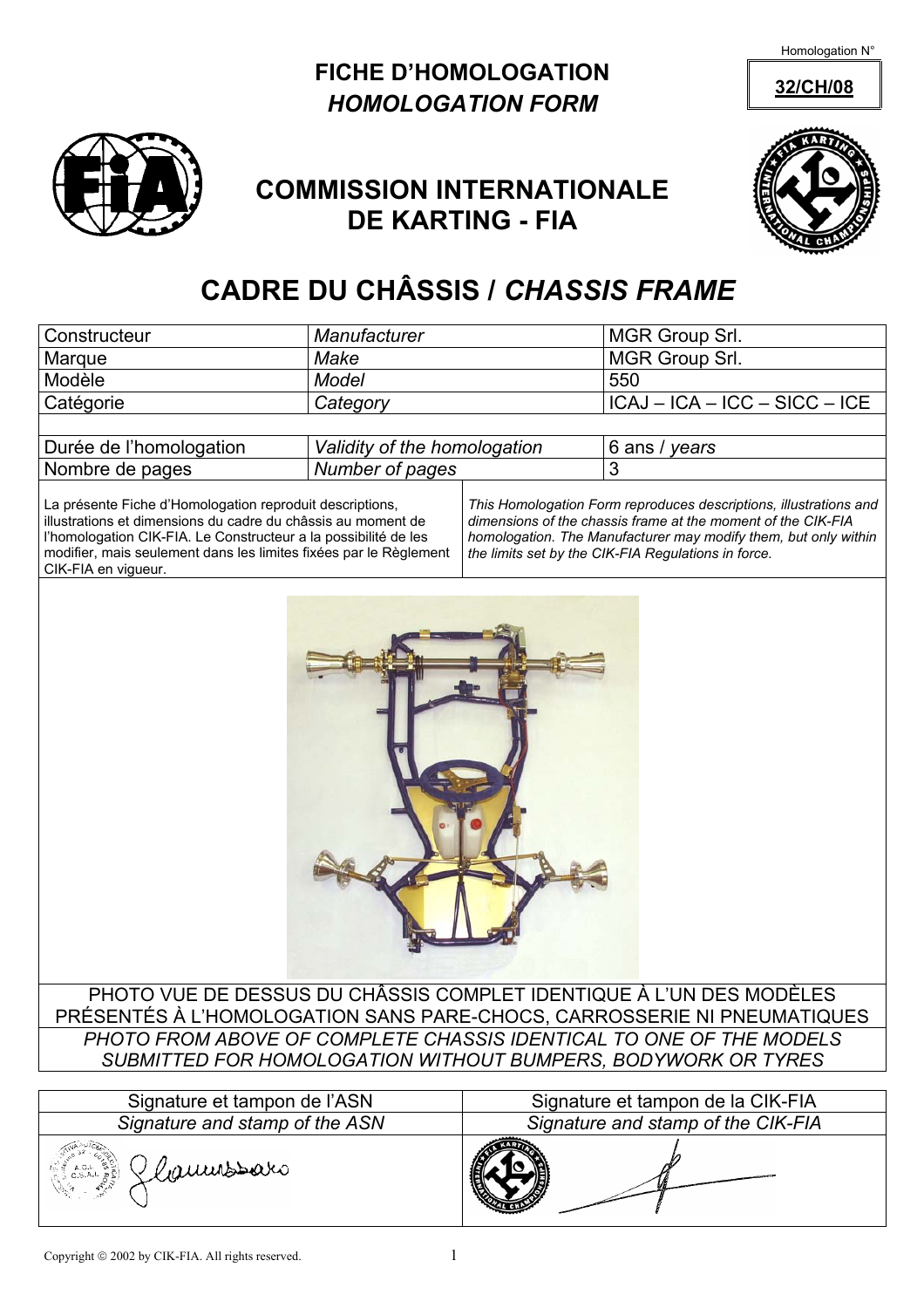Homologation N°

**32/CH/08**